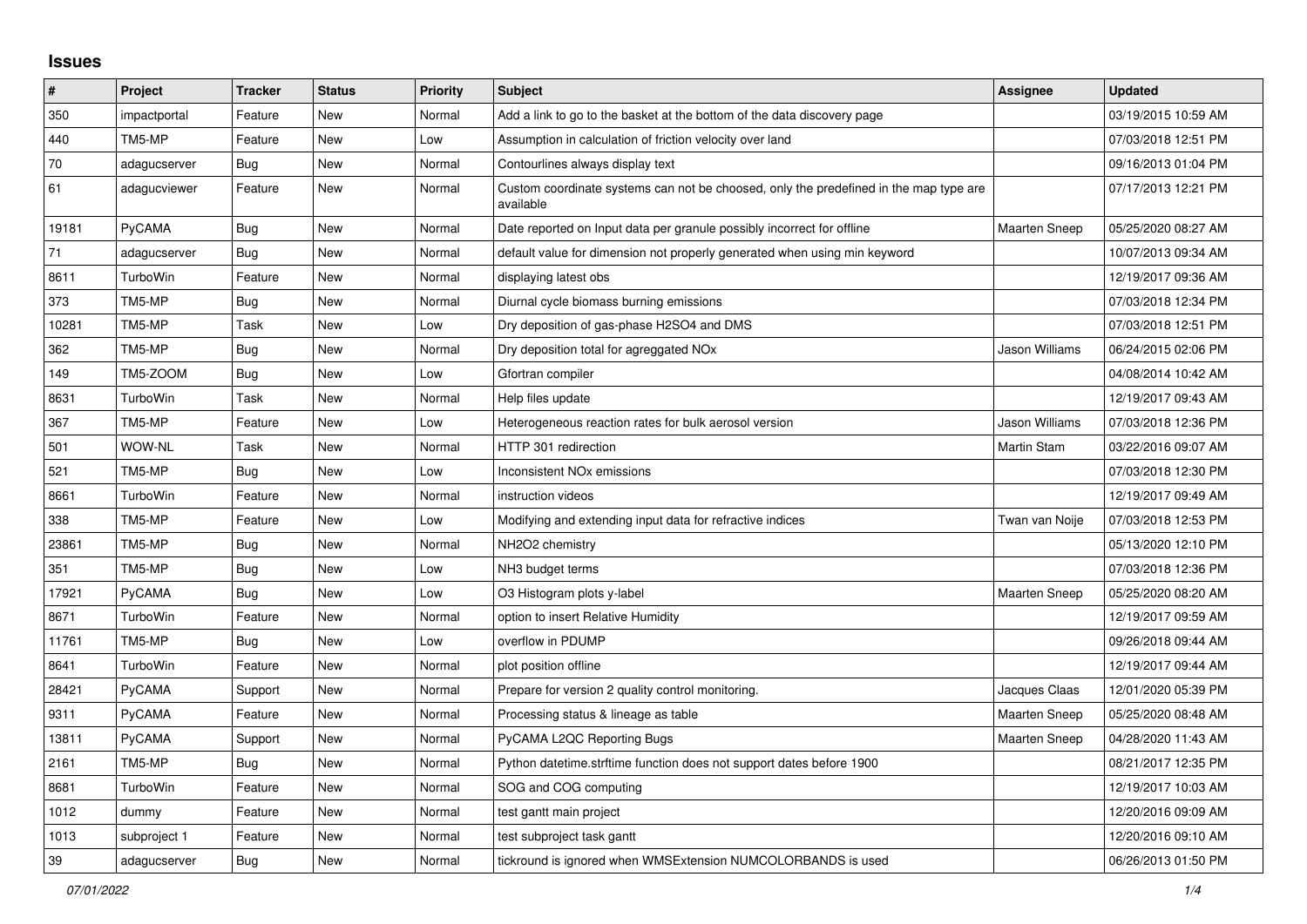| $\pmb{\#}$   | Project       | <b>Tracker</b> | <b>Status</b> | <b>Priority</b> | <b>Subject</b>                                                                                | Assignee             | <b>Updated</b>      |
|--------------|---------------|----------------|---------------|-----------------|-----------------------------------------------------------------------------------------------|----------------------|---------------------|
| 368          | adagucserver  | <b>Bug</b>     | New           | Normal          | Time resolution is not correctly calculated automatically                                     |                      | 08/24/2015 11:55 AM |
| 425          | adagucviewer  | <b>Bug</b>     | <b>New</b>    | Normal          | Timeseries graph of rgb layers error                                                          |                      | 01/06/2016 01:02 PM |
| 439          | TM5-MP        | Task           | New           | Low             | Treatment of ice clouds in photolysis                                                         |                      | 07/03/2018 12:35 PM |
| 24611        | TM5-MP        | <b>Bug</b>     | New           | High            | Typos in cb05 ebischeme                                                                       |                      | 02/11/2020 10:35 AM |
| 8651         | TurboWin      | Feature        | <b>New</b>    | Normal          | update to WMO cloud atlas                                                                     |                      | 12/19/2017 09:46 AM |
| 12101        | TM5-MP        | Feature        | New           | Low             | Updating Corner halo grid boxes                                                               |                      | 10/10/2018 03:39 PM |
| 32511        | PyCAMA        | <b>Bug</b>     | <b>New</b>    | Normal          | use of coregistration package in loop crashes without warning ("terminated")                  | <b>Maarten Sneep</b> | 08/19/2021 11:24 AM |
| 38           | adagucviewer  | <b>Bug</b>     | New           | Normal          | When reusing a link create with the "Create a Link" menu item, the legend is not<br>displayed |                      | 06/19/2013 01:44 PM |
| 8621         | TurboWin      | Feature        | <b>New</b>    | Normal          | WOW upload                                                                                    |                      | 12/19/2017 09:42 AM |
| 26031        | TM5-MP        | <b>Bug</b>     | New           | Normal          | Wrong rate for KOHHNO4                                                                        |                      | 05/13/2020 12:10 PM |
| 94           | impactportal  | Bug            | New           | Normal          | [Account] Handle OpenID problem                                                               |                      | 10/10/2013 10:22 AM |
| 86           | impactportal  | Feature        | New           | Normal          | [Account] Keep history of what has been processed                                             |                      | 10/10/2013 10:22 AM |
| 91           | impactportal  | Feature        | New           | Normal          | [Basket] Move Basket in menu bar                                                              |                      | 10/10/2013 10:22 AM |
| 85           | impactportal  | Feature        | <b>New</b>    | Low             | [Basket]Enable grouping of data in datasets                                                   |                      | 10/10/2013 10:22 AM |
| 77           | impactportal  | Feature        | New           | Normal          | [Data] Provide ECLISE data in climate4impact                                                  |                      | 10/10/2013 10:22 AM |
| 37           | adagucviewer  | Bug            | New           | Normal          | [EXTGUI] When refreshing a layer the layerlist is not updated                                 |                      | 06/13/2013 10:28 AM |
| 82           | impactportal  | Feature        | <b>New</b>    | Normal          | [GUI] Improve error messages                                                                  |                      | 10/10/2013 10:22 AM |
| 372          | adagucserver  | <b>Bug</b>     | New           | Normal          | [KDC WCS] Web Coverage Service on point data does not function correctly                      | Maarten Plieger      | 09/09/2015 07:28 AM |
| 87           | impactportal  | Feature        | New           | Normal          | [Map & Plot] Enable to select multiple data from basket for plotting and mapping              |                      | 10/10/2013 10:22 AM |
| 89           | impactportal  | Feature        | New           | Normal          | [Map&Plot]Generic data selection widget                                                       |                      | 10/10/2013 10:22 AM |
| 30011        | PyCAMA        | Support        | New           | Normal          | [PyCAMA] Prepare release of 1.0                                                               | Maarten Sneep        | 12/01/2021 10:49 AM |
| 26171        | PyCAMA        | Feature        | <b>New</b>    | Normal          | [PyCAMA] Skip L3 data in concatenation tool                                                   | <b>Maarten Sneep</b> | 06/02/2020 09:25 AM |
| 26181        | <b>PyCAMA</b> | <b>Bug</b>     | New           | Normal          | [PyCAMA] Time assigned to time-slice                                                          | <b>Maarten Sneep</b> | 06/02/2020 09:27 AM |
| 27841        | PyCAMA        | Support        | New           | Normal          | [PyCAMA] update filters for HCHO (possibly others) to exclude data with QA value < 0.5        | <b>Maarten Sneep</b> | 10/20/2020 11:43 AM |
| 26231        | PyCAMA        | Support        | New           | Normal          | [PyCAMA] Verify configuration of PyCAMA for daily extractions                                 | Jacques Claas        | 12/01/2020 05:30 PM |
| 74           | impactportal  | Feature        | New           | Normal          | [Search] Free text search: resolve on server not in browser                                   |                      | 10/10/2013 10:22 AM |
| 76           | impactportal  | Feature        | New           | Low             | [Search] Group search results in folders                                                      |                      | 10/10/2013 10:22 AM |
| 81           | impactportal  | Feature        | New           | Normal          | [Transformations] Time series plots WPS for multiple datasets                                 |                      | 10/10/2013 10:22 AM |
| $ 90\rangle$ | impactportal  | Feature        | New           | Normal          | [Use cases] Precoocked data selection widget with use case data                               |                      | 10/10/2013 10:22 AM |
| 336          | TM5-MP        | Feature        | In Progress   | Normal          | budget consistent with mmix                                                                   | Philippe Le Sager    | 12/01/2015 10:05 AM |
| 320          | TM5-MP        | <b>Bug</b>     | In Progress   | Low             | <b>Budget inconsistencies</b>                                                                 | Philippe Le Sager    | 01/28/2016 01:00 PM |
| 558          | PyCAMA        | Feature        | In Progress   | Normal          | Coregistration                                                                                | Maarten Sneep        | 11/06/2018 05:47 PM |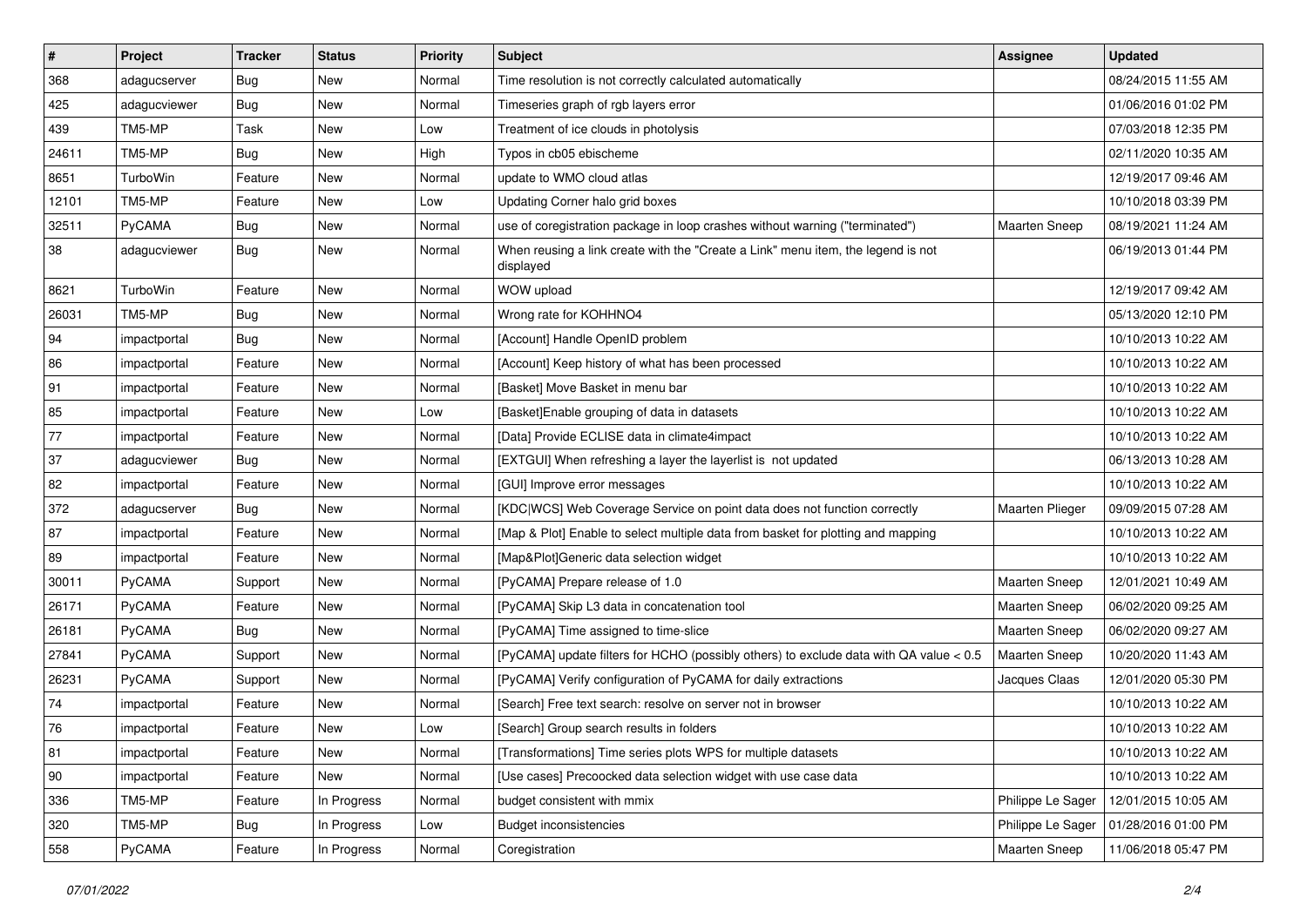| $\vert$ # | Project       | <b>Tracker</b> | <b>Status</b> | <b>Priority</b> | <b>Subject</b>                                                                    | Assignee               | <b>Updated</b>                        |
|-----------|---------------|----------------|---------------|-----------------|-----------------------------------------------------------------------------------|------------------------|---------------------------------------|
| 944       | PyCAMA        | Feature        | In Progress   | Normal          | Documentation of internal workings of PyCAMA                                      | <b>Maarten Sneep</b>   | 12/09/2020 11:13 AM                   |
| 595       | TM5-MP        | <b>Bug</b>     | In Progress   | Normal          | Generation of qsub job file seems broken                                          |                        | 07/03/2018 12:39 PM                   |
| 26711     | TM5-MP        | <b>Bug</b>     | In Progress   | Normal          | missing values for lon and lat in regions file                                    |                        | 07/02/2020 08:27 PM                   |
| 10221     | TM5-MP        | Feature        | In Progress   | Normal          | MOGUNTIA and KPP                                                                  |                        | 09/20/2018 01:59 PM                   |
| 574       | TM5-MP        | Support        | In Progress   | Normal          | Optimization of ebischeme can be problematic                                      | Philippe Le Sager      | 12/20/2017 12:29 PM                   |
| 20141     | TM5-MP        | <b>Bug</b>     | In Progress   | Low             | PDUMP temperature field is zero                                                   |                        | 07/26/2019 02:45 PM                   |
| 23221     | TM5-MP        | Feature        | In Progress   | Normal          | Remapping of M7 dry/wet radii from restart file missing                           |                        | 12/05/2019 11:07 AM                   |
| 8931      | TM5-MP        | Feature        | In Progress   | Low             | removing dependence on HDF4                                                       |                        | 11/18/2019 02:07 PM                   |
| 549       | TM5-MP        | <b>Bug</b>     | In Progress   | High            | Restarbility broken                                                               | Philippe Le Sager      | 03/17/2017 11:40 AM                   |
| 26241     | PyCAMA        | Support        | In Progress   | Normal          | [PyCAMA] Supply list of up to 12 parameters you want to follow over time          | Jacques Claas          | 12/01/2020 05:34 PM                   |
| 35711     | <b>PyCAMA</b> | <b>Bug</b>     | Resolved      | Normal          | Delete useless get_pressures function in TM5_profile.py                           | <b>Maarten Sneep</b>   | 03/21/2022 09:48 AM                   |
| 40        | adagucserver  | Feature        | Resolved      | Normal          | Highest value in Legend is not necessarily highest value in the map               | <b>Maarten Plieger</b> | 07/25/2014 12:06 PM                   |
| 22591     | PyCAMA        | Feature        | Resolved      | Normal          | Implement O3_TCL on L2QC website                                                  | Mark ter Linden        | 11/09/2019 05:03 PM                   |
| 210       | impactportal  | <b>Bug</b>     | Resolved      | Normal          | OpenID composer accepts only names from 3 characters or more                      | Maarten Plieger        | 03/19/2015 09:52 AM                   |
| 161       | adagucserver  | <b>Bug</b>     | Resolved      | Normal          | Point datasets where the data starts with a nodata value are not displayed at all | <b>Maarten Plieger</b> | 07/25/2014 12:46 PM                   |
| 34921     | <b>PyCAMA</b> | Bug            | Resolved      | Normal          | Requested time not covered in CTM file                                            | Maarten Sneep          | 03/21/2022 09:52 AM                   |
| 62        | adagucserver  | <b>Bug</b>     | Resolved      | Normal          | Special tokens like < and > are not encoded in the GetCapabilities document       | <b>Maarten Plieger</b> | 07/25/2014 12:05 PM                   |
| 35721     | PyCAMA        | Feature        | Resolved      | Normal          | Speed up get_profiles and get_temperature by numba                                | <b>Maarten Sneep</b>   | 03/21/2022 10:55 AM                   |
| 1511      | <b>PyCAMA</b> | Feature        | Resolved      | Normal          | Synchronization of variables                                                      | <b>Maarten Sneep</b>   | 08/21/2020 07:37 AM                   |
| 1301      | PyCAMA        | Support        | Resolved      | High            | test mixed empty/non-empty variables                                              | <b>Maarten Sneep</b>   | 08/21/2020 07:38 AM                   |
| 349       | impactportal  | Bug            | Resolved      | High            | WPS for simple indices fails with SAX Exception                                   |                        | 03/19/2015 09:44 AM                   |
| 93        | impactportal  | Feature        | Resolved      | Normal          | [Basket] Add a "Get All" button to retrieve all items at once                     |                        | 03/19/2015 09:56 AM                   |
| 83        | impactportal  | Feature        | Resolved      | Normal          | [Basket]Add 'Remove all' button                                                   |                        | 03/19/2015 09:58 AM                   |
| 88        | impactportal  | Feature        | Resolved      | Normal          | [Basket]Create widget for basket access in all portal elements                    |                        | 03/19/2015 09:56 AM                   |
| 84        | impactportal  | Feature        | Resolved      | Normal          | [Basket]Enable sorting on basket                                                  |                        | 03/19/2015 09:57 AM                   |
| 73        | impactportal  | Support        | Resolved      | Normal          | [ESG Security] No 'view' on data located at other ESG nodes as BADC and DKRZ      |                        | 07/15/2014 02:10 PM                   |
| 158       | impactportal  | <b>Bug</b>     | Resolved      | Normal          | [OPENDAP] Wrong HTTP status code when file is missing: 403 instead of 404.        | <b>Maarten Plieger</b> | 03/19/2015 09:53 AM                   |
| 33291     | PyCAMA        | Bug            | Resolved      | Normal          | [PDGS-ANOM-8804] Processing error on ALH                                          | Maarten Sneep          | 10/05/2021 05:33 PM                   |
| 27221     | PyCAMA        | Bug            | Resolved      | Normal          | [PyCAMA] crash when encountering empty files                                      | <b>Maarten Sneep</b>   | 07/28/2020 01:24 PM                   |
| 28981     | PyCAMA        | Bug            | Resolved      | Normal          | [PyCAMA] Hard crash when processing NPP data                                      | <b>Maarten Sneep</b>   | 11/27/2020 11:54 AM                   |
| 27251     | PyCAMA        | Bug            | Resolved      | Normal          | [PyCAMA] incompatibility with python 3.3                                          | Maarten Sneep          | 07/24/2020 08:23 AM                   |
| 27361     | PyCAMA        | Feature        | Resolved      | Normal          | [PyCAMA] record the file names of the input granules.                             | Maarten Sneep          | 07/29/2020 03:23 PM                   |
| 27381     | PyCAMA        | Support        | Resolved      | High            | [PyCAMA] Update configuration file to resolve issue with reports for Cloud        |                        | PDGS Operations   09/09/2020 11:06 AM |